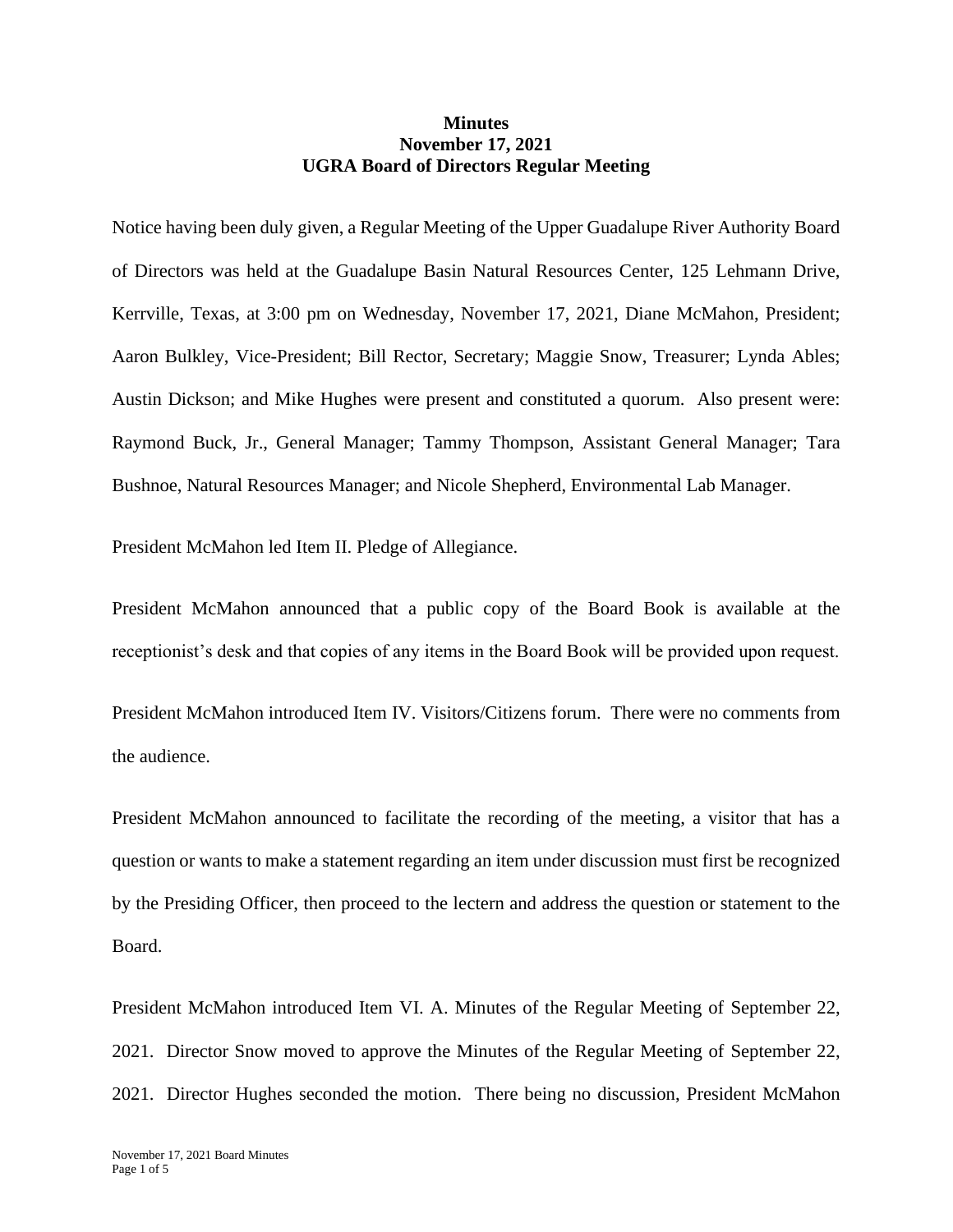called for a vote. The Minutes of the Regular Meeting of September 22, 2021 were approved by a unanimous vote. President McMahon introduced Item VI. B. Minutes of the Called Meeting of October 20, 2021. Director Rector moved to approve the Minutes of the Called Meeting of October 20, 2021 with the amendment to attach the final submitted comments from UGRA on the United States Fish and Wildlife Service's proposed rule to the Minutes. Director Bulkley seconded the motion. There being no further discussion, President McMahon called for a vote. The amended Minutes of the Called Meeting of October 20, 2021 were approved by a unanimous vote. President McMahon introduced Item VI. C. Financial Report for the Months Ended September 30, 2021. Mr. Buck, Jr. presented a summary of the financial report and highlighted various revenue and expense accounts. General discussion followed. Director Snow moved to approve the Financial Report for the Months Ended September 30, 2021. Director Hughes seconded the motion. There being no further discussion, President McMahon called for a vote. The Financial Report for the Months Ended September 30, 2021 was approved by a unanimous vote. President McMahon introduced Item VI. D. Financial Report for the Month Ended October 31, 2021 and noted that the report was not available at the time the Board Book was compiled. President McMahon introduced Item VI. E. Quarterly Investment Report for Quarter Ended September 30, 2021. Mr. Buck, Jr. presented the investment report to the Board. Director Ables moved to approve the Quarterly Investment Report for the Quarter Ended September 30, 2021. Director Dickson seconded the motion. There being no discussion, President McMahon called for a vote. The Quarterly Investment Report for the Quarter Ended September 30, 2021 was approved by a unanimous vote. President McMahon introduced Item VI. F. Setting 2022 Official Holidays. Mr. Buck, Jr. presented a summary of the 2022 holidays compared to other local entities. Ms. Thompson noted that the proposed schedule includes the same number of days off as in 2021. Director Hughes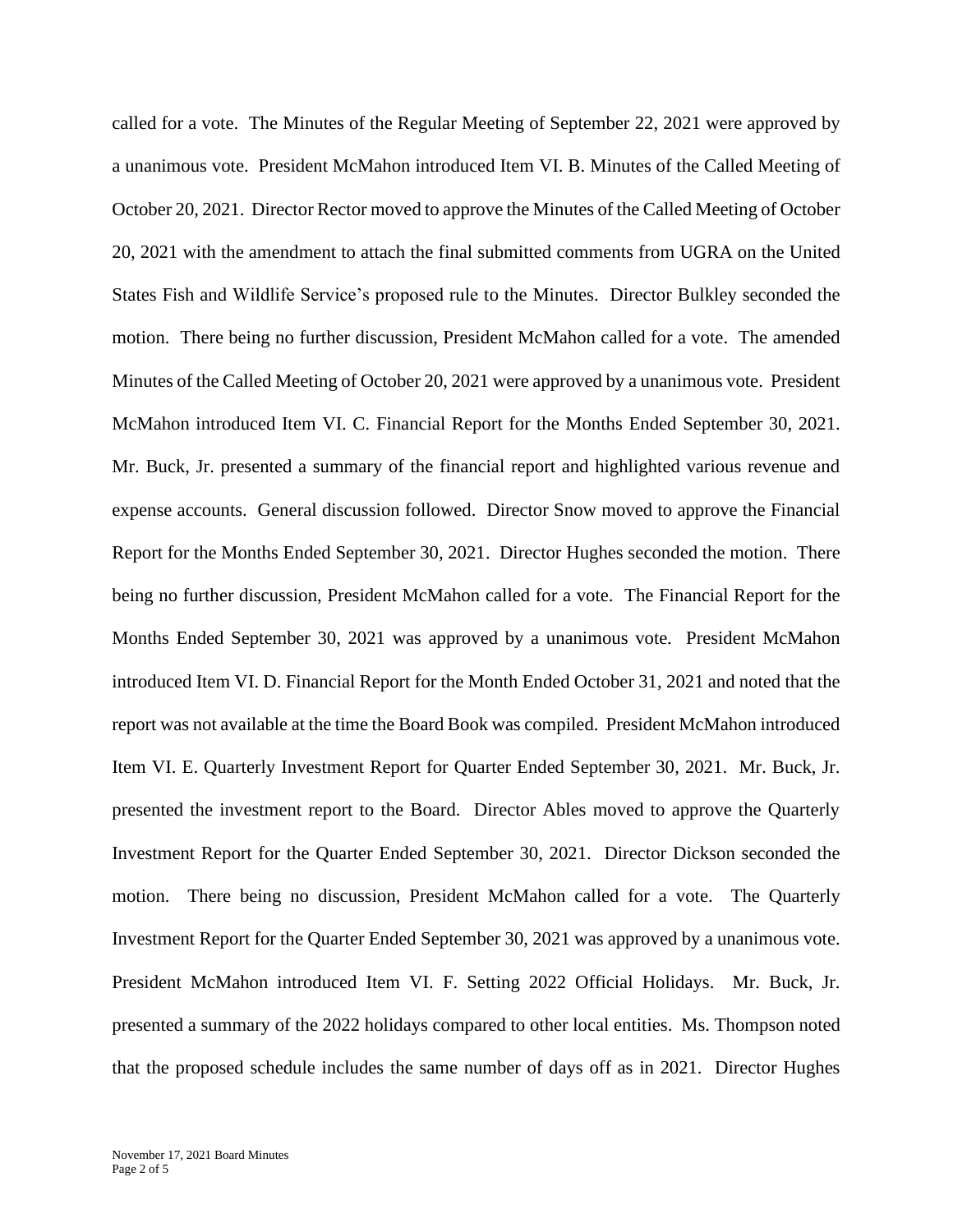moved to approve Resolution No. 2021-26 Setting 2022 Official Holidays. Director Bulkley seconded the motion. There being no discussion, President McMahon called for a vote. Resolution No. 2021-26 was approved by a unanimous vote. President McMahon introduced Item VI. G. Setting Dates and Times of Regular 2022 Board Meetings. General discussion followed. Director Bulkley moved to approve Resolution No. 2021-27 Setting Dates and Times of the Regular 2022 Board Meetings. Director Snow seconded the motion. There being no further discussion, President McMahon called for a vote. Resolution No. 2021-27 was approved by a unanimous vote.

President McMahon introduced Item VII. Presentation and Discussion of Committee Reports. The following is a summary of the committee reports:

- A. Executive Committee:
	- President McMahon provided the following committee updates: o Did not meet since the last Board Meeting.

## B. Human Resources Committee:

- President McMahon provided the following committee updates:
	- o Did not meet since the last Board Meeting.
- C. Public Outreach Committee:
	- President McMahon provided the following committee updates:
		- o Did not meet since the last Board Meeting.
	- Mr. Buck, Jr. reported that the Rainwater Catchment System Rebate Program funded six applications since the last Board Meeting. Since the beginning of the program in March 2011, a total of 543 applications have been funded for \$31,227. To date in FY22, a total of six applications have been funded for \$662.
- D. Water Quality Committee:
	- Director Rector provided the following committee updates:
		- o Did not meet since the last Board Meeting.
	- Mr. Buck, Jr. reported that the Water Enhancement through Brush Management Cost Share program funded one application since the last Board Meeting. Since the beginning of the program in January 2010, a total of 168 applications have been funded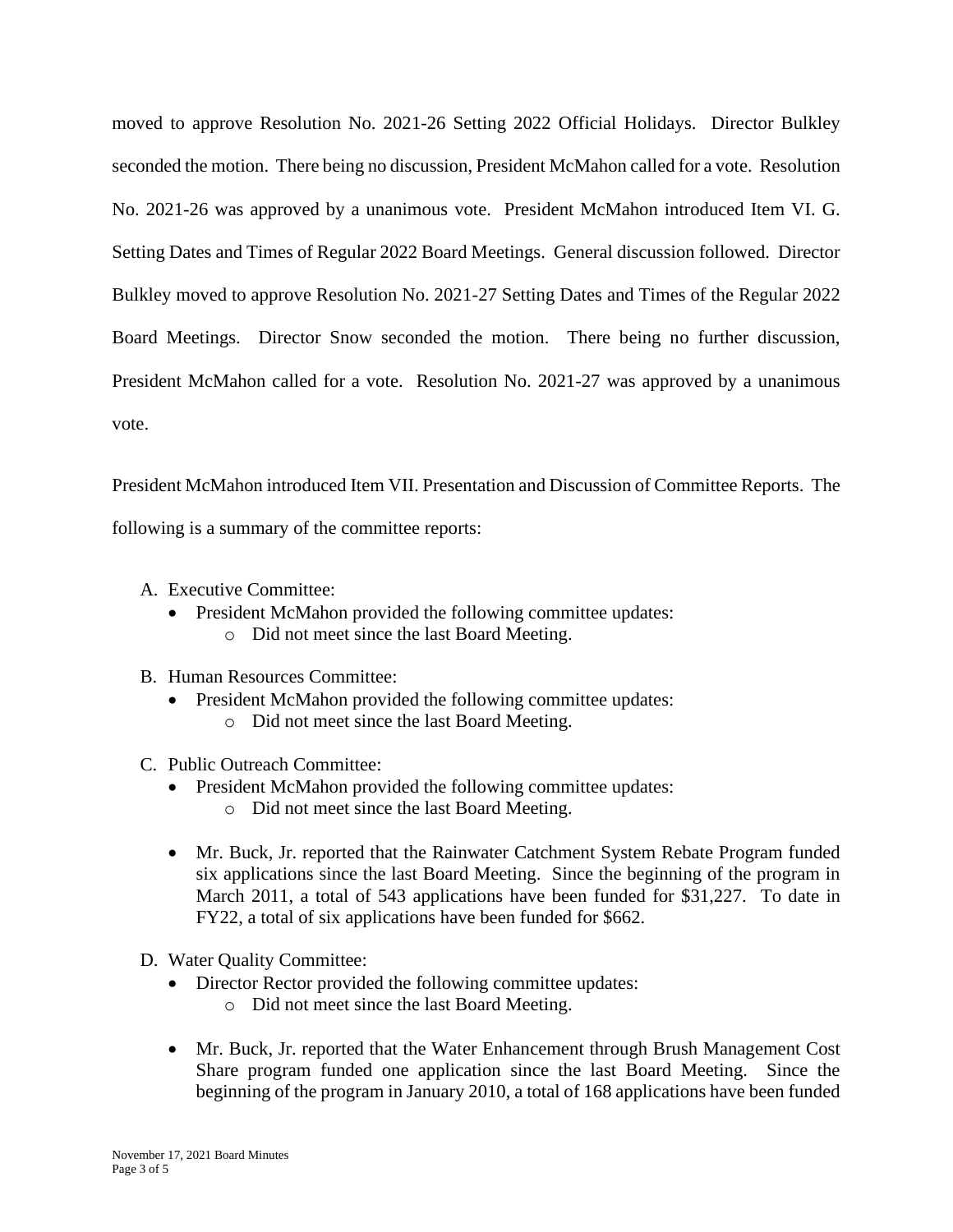for \$523,098 and treated approximately 13,681 acres. To date in FY22, one application has been funded for \$1,125 and treated approximately 14 acres.

- E. Watershed Stewardship Committee:
	- Director Bulkley provided the following committee updates:
		- o Did not meet since the last Board Meeting.
		- o Feral Hog Management Update
			- General discussion followed.
- F. Education Committee:
	- Director Snow provided the following committee updates:
		- o Committee met on November 10, 2021.
			- **EXECUTE:** Discussed the Ingram ISD PTECH program and potential partnerships with Ingram ISD administrative team members.
		- o Item IX. will be further discussed later in the Agenda.
- G. Guadalupe Blanco River Trust:
	- President McMahon and Director Snow provided the following GBRT updates:
		- o GBRT met on November 10, 2021 for a regular meeting. In addition, they discussed that it is the  $21<sup>st</sup>$  anniversary of the Trust and the next meeting is on February 9, 2022.
- H. Ad Hoc Habitat Conservation Plan Committee:
	- President McMahon shared Director Smith's notes on the committee's activities to date and that the committee is going to meet next in January.
	- Mr. Buck, Jr. added that UGRA intends to engage an attorney and that some preliminary work will be done by the January meeting.
	- General discussion followed.

President McMahon introduced Item VIII. Annual UGRA Administrative Policies Review. Mr.

Buck, Jr. presented the details of the annual administrative policies review to the Board. Director

Hughes moved to approve Resolution No. 2021-28 acknowledging review and acceptance of the

Administrative Policies as amended and dated November 17, 2021. Director Ables seconded the

motion. There being no discussion, President McMahon called for a vote. Resolution No. 2021-

28 was approved by a unanimous vote.

President McMahon introduced Item IX. UGRA Water Professionals Scholarship Program Guidelines. Director Snow presented the draft guidelines developed to date and an overview of